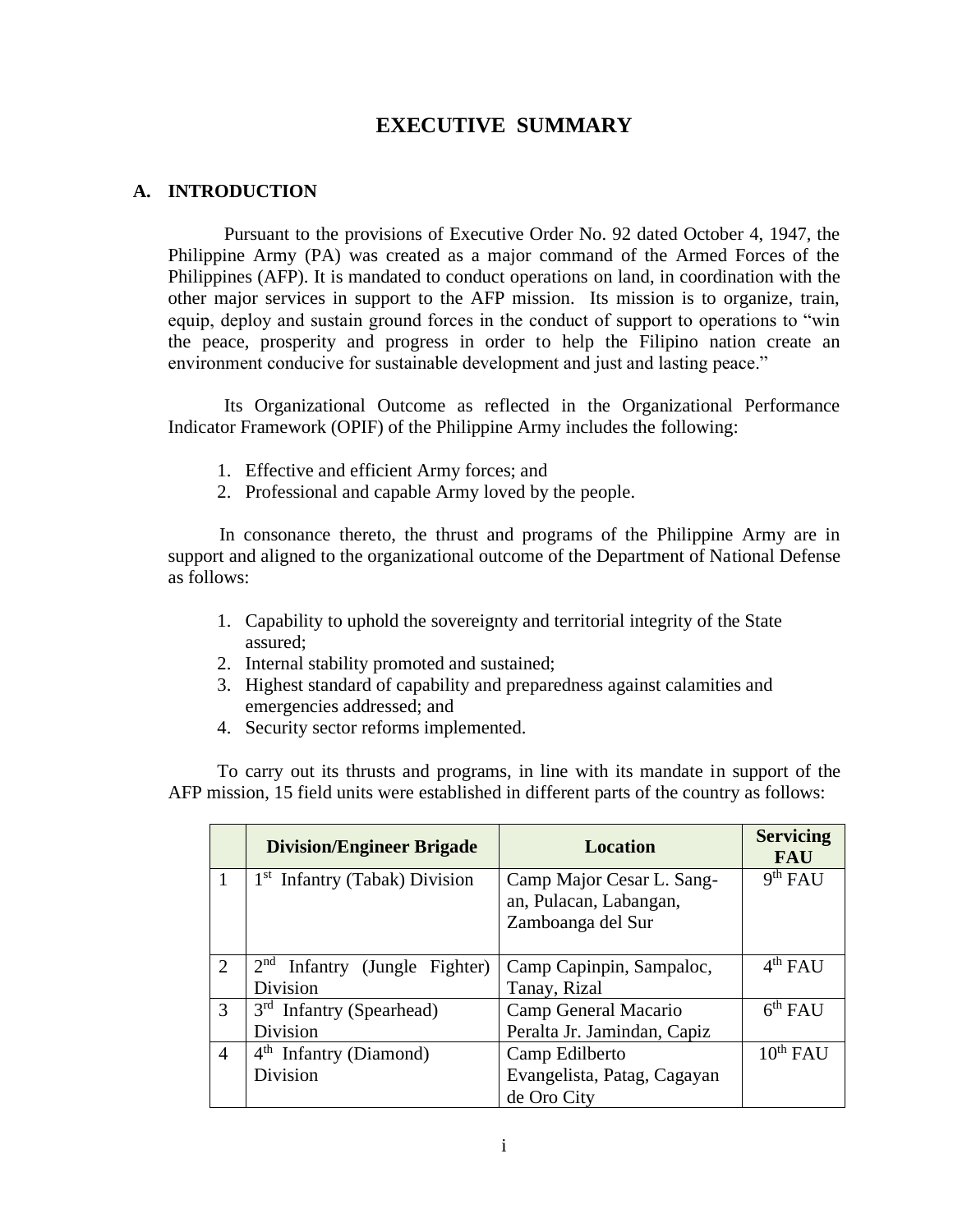|                | <b>Division/Engineer Brigade</b>                                                                       | <b>Location</b>                                                                           | <b>Servicing</b><br><b>FAU</b> |
|----------------|--------------------------------------------------------------------------------------------------------|-------------------------------------------------------------------------------------------|--------------------------------|
| 5              | $5th$ Infantry (Star) Division                                                                         | Camp Melchor F. dela Cruz,                                                                | 2 <sup>nd</sup> FAU            |
| 6              | $6th$ Infantry (Kampilan)<br>Division                                                                  | Upi, Gamu, Isabela<br>Camp. BGen Siongco, Awan<br>Datu Odin, Sinusuat,<br>Maguindanao     | $12^{th}$ FAU                  |
| $\overline{7}$ | $7th$ Infantry (Kaugnay)<br>Division                                                                   | Fort Magsaysay, Nueva Ecija                                                               | 3 <sup>rd</sup> FAU            |
| 8              | 8 <sup>th</sup> Infantry (Stormtrooper)<br>Division                                                    | Camp Lukban, Maulong,<br>Catbalogan, Samar                                                | 8 <sup>th</sup> FAU            |
| 9              | 9 <sup>th</sup> Infantry (Spear) Division                                                              | Camp Weeme Martillana,<br>Pili, Camarines Sur                                             | 5 <sup>th</sup> FAU            |
| 10             | $10th$ Infantry (Agila) Division                                                                       | Camp. General Manuel T.<br>Yan, Brgy.Tuboran, Mawab,<br><b>Compostela Valley Province</b> | 11 <sup>th</sup> FAU           |
| 11             | Mechanized Infantry Division                                                                           | Camp O'Donnell,<br>CapasTarlac                                                            | 1 <sup>st</sup> FAU            |
| 12             | 51 <sup>st</sup> Engineer Brigade<br>(absorbed the ECBs under the<br>$54th$ EB)                        | Camp Rigoberto J. Atienza,<br>Libis, Quezon City                                          | 14 <sup>th</sup> FAU           |
| 13             | 52 <sup>nd</sup><br>Engineer<br><b>Brigade</b><br>(absorbed the ECBs under the<br>$55^{\text{th}}$ EB) | Manolo Fortich, Fortich,<br><b>Bukidnon</b>                                               | $10^{th}$ FAU                  |
| 14             | 53 <sup>rd</sup> Engineer Brigade                                                                      | Camp Lapu-Lapu, Lahug,<br>Cebu City                                                       | 7 <sup>th</sup> FAU            |
| 15             | 54 <sup>th</sup> Engineer Brigade                                                                      | Camp BGen AF Fernandez,<br>Jr. Cabatangan, Zamboanga<br>City                              | 16 <sup>th</sup> FAU           |

Under the present organizational set up, the PA is headed by Commanding General Lieutenant General Rolando Joselito D. Bautista who assumed office on October 5, 2017. He replaced Lieutenant General Glorioso V. Miranda. He is assisted by his Vice Commander, MGen Robert M. Arevalo, Chief of Staff, MGen Danilo Chad D. Isleta and 16 equivalent technical staff.

For CY 2017, the Command has a total strength of 95,479 consisting of 6,440 officers, 76,317 enlisted personnel, 350 provisionary 2LT and 12,372 candidate soldiers. Its work force is supplemented by 1,285 civilian employees.

### **MAJOR ACCOMPLISHMENTS**

As reported, the major accomplishments of the Command for CY 2017 included the following: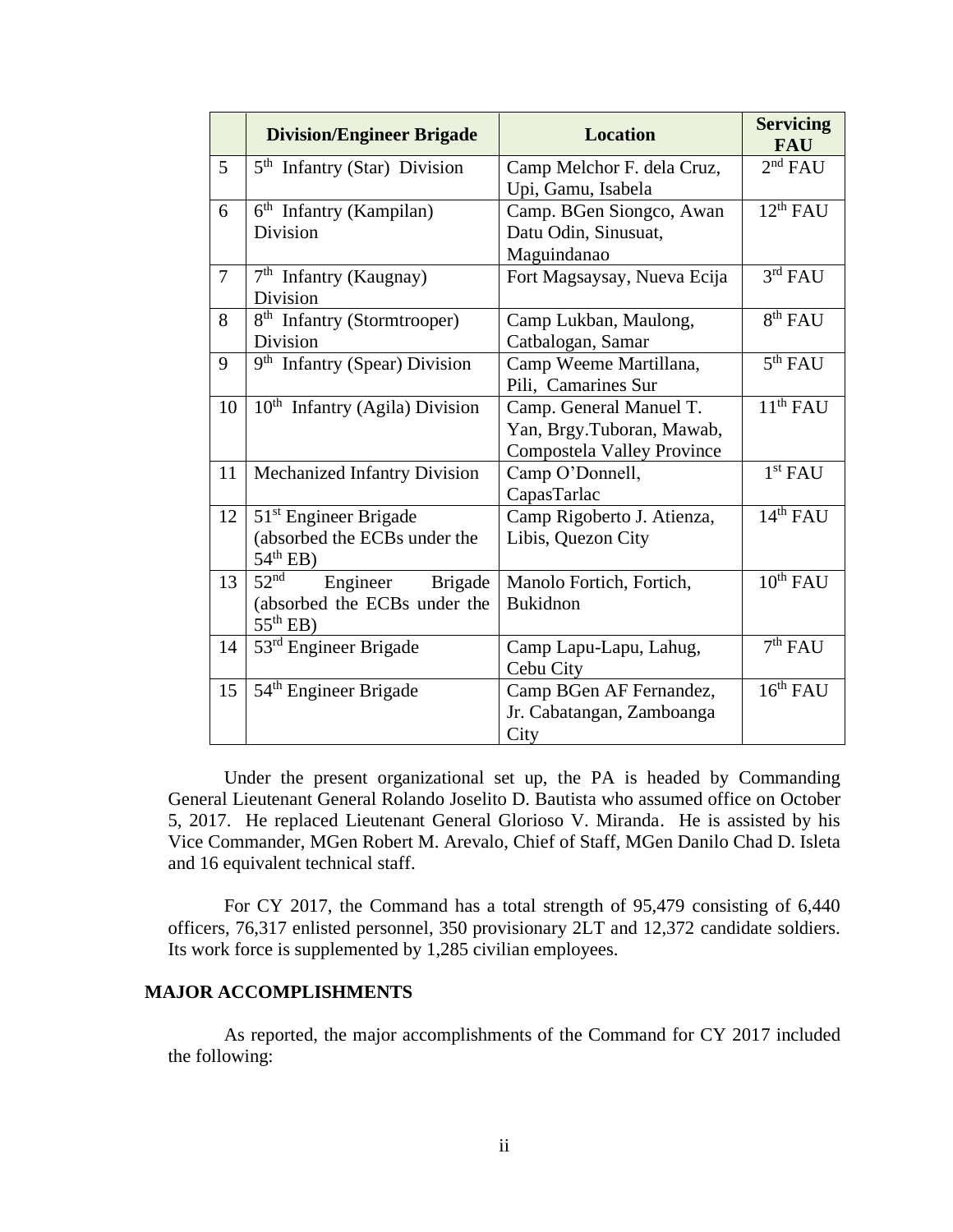- 1. In CY 2017, The Philippine Army remains focused and decisive in fulfilling its mandate and tasks as guided by the AFP Development Support and Security Plan "Kapayapaan"2017-2022 and the Army Transformation Roadmap (ATR). For the year, Army units surpassed the required level of mission capability in ground operations with an accomplishment rate of 106 percent. The Major Final Outputs on Territorial Defense, Security and Stability Services was likewise accomplished with the maintenance of 198 tactical battalions out of the target 190, registering an accomplishment rate of 104 percent; 82 ready reserve battalions out of the target 82 were maintained with an accomplishment rate of 100 percent.
- 2. In line with its mission of territorial defense, security and stability internal security operations were sustained for the year with a total of 343,708 combat operations conducted. 157,603 against the CPP-PA and 186,105 against lawless elements (LLEs). As a result, the government gained a total of 553 firearms from the communist terrorists and 1,008 from LLEs. Overall, the operations reported to 1,210 enemy fatalities and 96 wounded while 1,143 others were captured, surrendered or apprehended. These combat operations were supplemented by 86,048 Barangay Intelligence Networks and various Civil Military Operations (CMO) initiatives. With the scrapping of peace talks with the CPP-NPA and negotiations with MNLF and MILF in place, the CMO efforts of the Army further pursued Information Support Affairs (ISA)-driven activities, while Civil Relations and Civic Action activities contributed to nation with the strategic, operational, and tactical engagements resulting to joint activities and projects.
- 3. On its mission of Humanitarian Assistance and Disaster Response (HADR), the Command primarily fulfilled its mission by achieving the highest standard of capability and preparedness for catastrophes. Training on Disaster Response and Relief Operations (DRRO) for Army personnel were maintained; 41 DRRO trainings were completed, benefitting 955 personnel. Accomplishments in HADR operations were likewise maintained, notably in the area of disaster response with 4,008,634 beneficiaries.
- 4. Relative to its mission of International Defense and Security Engagements (IDSE), the PA conducted 129 IDSE activities with the Army's strategic and defense partners to strengthen relations with other nation for the improved facilitation of knowledge exchange and inter-state interactions. Sustainment of bilateral relations has also resulted to army-to-army agreements, and subsequently six (6) Terms of Reference that serve as solid references of engagement between the Philippine Army and other allied armies.
- 5. On the Force Level Command and Control, Training and Support, the Command pursued numerous lines of action to provide force-level support, including the creation of a Technical Working Group for Army Strategic Communication Plan; establishment of the Army Social Media Center; and the conduct of the Army Logistics Forum 2017. Several exigent areas of concern, particularly the Army's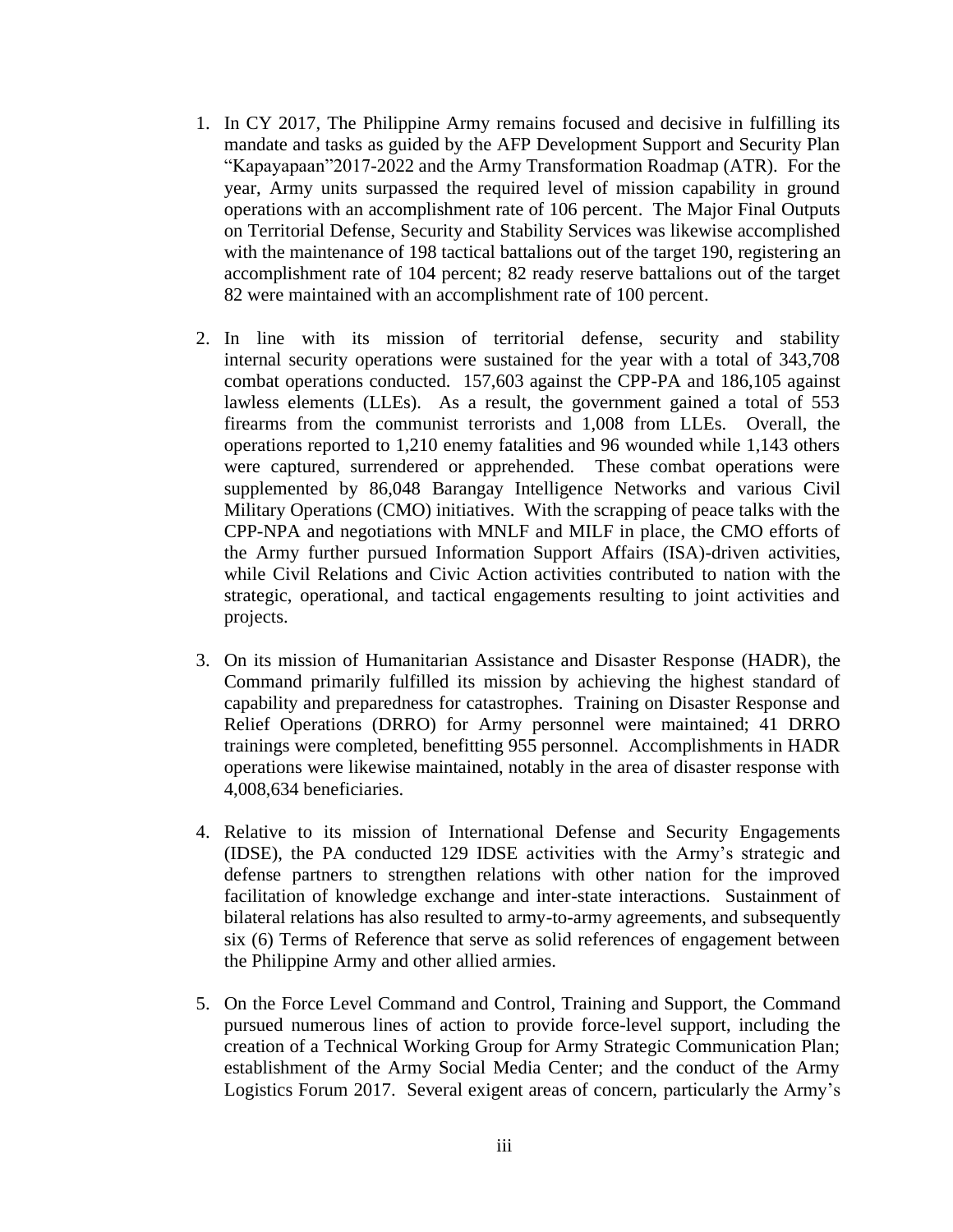support to Martial Law which led to the successful liberation of Marawi City, encompassed the Army's focused efforts in 2017.

## **OPERATIONAL HIGHLIGHTS**

Philippine Army Target vis-à-vis Accomplishment As of December 31, 2017

| <b>MFO</b>                                                                                                                                                           | <b>Target</b> | <b>Accomplishment</b> | $%$ of<br><b>Accomplishment</b> |
|----------------------------------------------------------------------------------------------------------------------------------------------------------------------|---------------|-----------------------|---------------------------------|
| <sub>of</sub><br>1. Number<br>tactical<br>battalions maintained                                                                                                      | 190           | 198                   | 104%                            |
| 2. Percentage of operational<br>readiness of<br>tactical<br>battalions                                                                                               | 79%           | 76%                   | 96%                             |
| 3. Average percentage<br>- of<br>effective strength of tactical<br>battalions that can<br>he<br>mobilized within one hour<br>dictated by higher<br>as<br>authorities | 90%           | 94%                   | 104%                            |
| 4. Number of ready reserve<br>battalions maintained                                                                                                                  | 82            | 82                    | 100%                            |
| 5. Percentage of operational<br>readiness of ready reserve<br>battalions                                                                                             | 60%           | 60.07%                | 100.11%                         |

## **B. FINANCIAL HIGHLIGHTS**

The summary of appropriation, comparative sources and uses of funds, financial position, and financial performance of the Philippine Army for CY 2017 and 2016 are presented below:

a) Summary of total appropriations, allotment received, obligations incurred and balances is as follows:

|                            | Amount<br>(in Thousands) |                   |                                       |                 |  |
|----------------------------|--------------------------|-------------------|---------------------------------------|-----------------|--|
| <b>Fund Source</b>         | <b>Appropriations</b>    | <b>Allotments</b> | <b>Obligations</b><br><b>Incurred</b> | <b>Balances</b> |  |
| Regular Fund               | P 57,434,255             | P 57,377,405      | P 57,334,992                          | P42,413         |  |
| Special<br>Purpose<br>Fund | 6,201,878                | 6,201,878         | 6,197,915                             | 3,963           |  |
| Automatic                  | 287,825                  | 287,825           | 287,825                               |                 |  |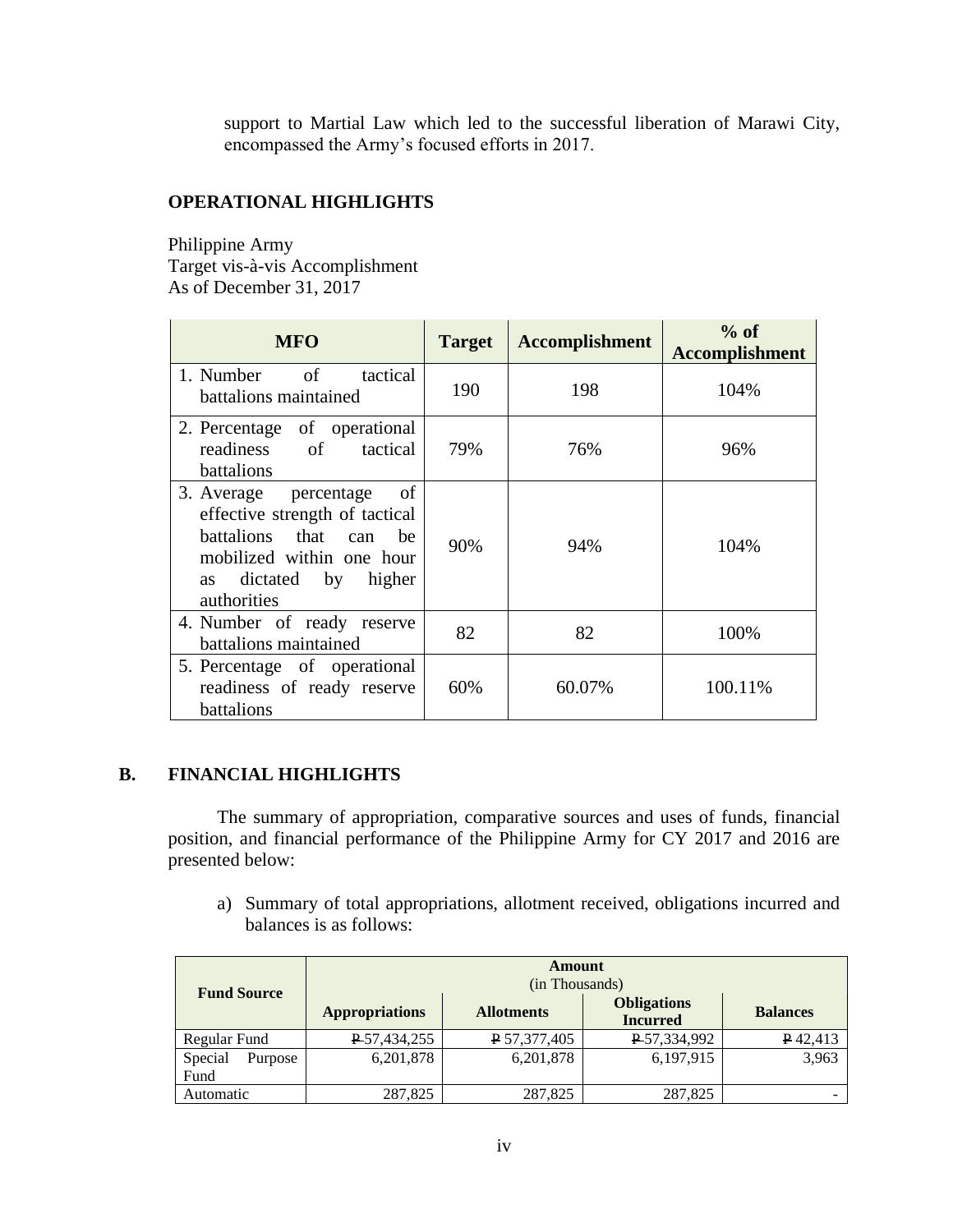|                        | <b>Amount</b><br>(in Thousands) |                   |                                       |                 |  |  |
|------------------------|---------------------------------|-------------------|---------------------------------------|-----------------|--|--|
| <b>Fund Source</b>     | <b>Appropriations</b>           | <b>Allotments</b> | <b>Obligations</b><br><b>Incurred</b> | <b>Balances</b> |  |  |
| Appropriation          |                                 |                   |                                       |                 |  |  |
| <b>Other Releases</b>  |                                 |                   |                                       |                 |  |  |
| GHQ-MOOE               |                                 | 25,431            | 25,426                                | 5               |  |  |
| PN-MOOE                |                                 | 3,500             | 3,500                                 |                 |  |  |
| PAF-MOOE               |                                 | 3,834             | 3,834                                 |                 |  |  |
| Total<br>Other         |                                 |                   |                                       |                 |  |  |
| Releases               |                                 | 32,765            | 32,760                                | 5               |  |  |
|                        | <b>Continuing Appropriation</b> |                   |                                       |                 |  |  |
| DBM-MOOE               |                                 | 1,347,356         | 1,335,118                             | 12,238          |  |  |
| GHQ-MOOE               |                                 | 46,011            | 46,011                                |                 |  |  |
| DBM-CO                 |                                 | 161,803           | 158,069                               | 3,734           |  |  |
| DBM-CO-<br><b>ARMM</b> |                                 | 54,000            | 52,730                                | 1,270           |  |  |
| DBM-Contingent         |                                 |                   |                                       |                 |  |  |
| Fund                   |                                 | 97,500            | 94,885                                | 2,615           |  |  |
| PN-MOOE                |                                 | 3,500             | 3,431                                 | 69              |  |  |
| PAF-MOOE               |                                 | 3,500             | 3,500                                 |                 |  |  |
| Total                  |                                 | 1,713,670         | 1,693,744                             | 19,926          |  |  |
|                        |                                 |                   |                                       |                 |  |  |
| <b>BCDA Fund</b>       |                                 | 696,291           | 34,308                                | 661,983         |  |  |
| <b>Grand Total</b>     | P <sub>63</sub> ,923,958        | P 66,309,833      | P 65,581,543                          | P 728,290       |  |  |

The details of allotments, obligations and balances are presented in **Annex A**.

# b.) Comparative Financial Position

| <b>Particulars</b>        |                           | <b>Amount</b>  |
|---------------------------|---------------------------|----------------|
|                           |                           | (in Thousands) |
| <b>Financial Position</b> | 2017<br>2016              |                |
| Assets                    | P <sub>106</sub> ,004,542 | P 94, 123, 262 |
| Liabilities               | 3,599,991                 | 3,459,235      |
| Equity                    | 102,404,551               | 90,664,027     |

c.) Comparative Financial performance

| <b>Particulars</b>                      | <b>Amount</b><br>(in Thousands) |             |  |
|-----------------------------------------|---------------------------------|-------------|--|
|                                         | 2017<br>2016                    |             |  |
| <b>Financial Performance</b>            |                                 |             |  |
| <b>Total Revenue</b>                    | $\sqrt{P}92,971$                | $P$ 118,863 |  |
| <b>Less: Current Operating Expenses</b> |                                 |             |  |
| <b>Personnel Services</b>               | 48, 147, 257                    | 43,858,432  |  |
| Maintenance & Other                     | 5,815,027                       | 4,717,555   |  |
| <b>Operating Expenses</b>               |                                 |             |  |
| <b>Financial Expenses</b>               | $\overline{2}$                  |             |  |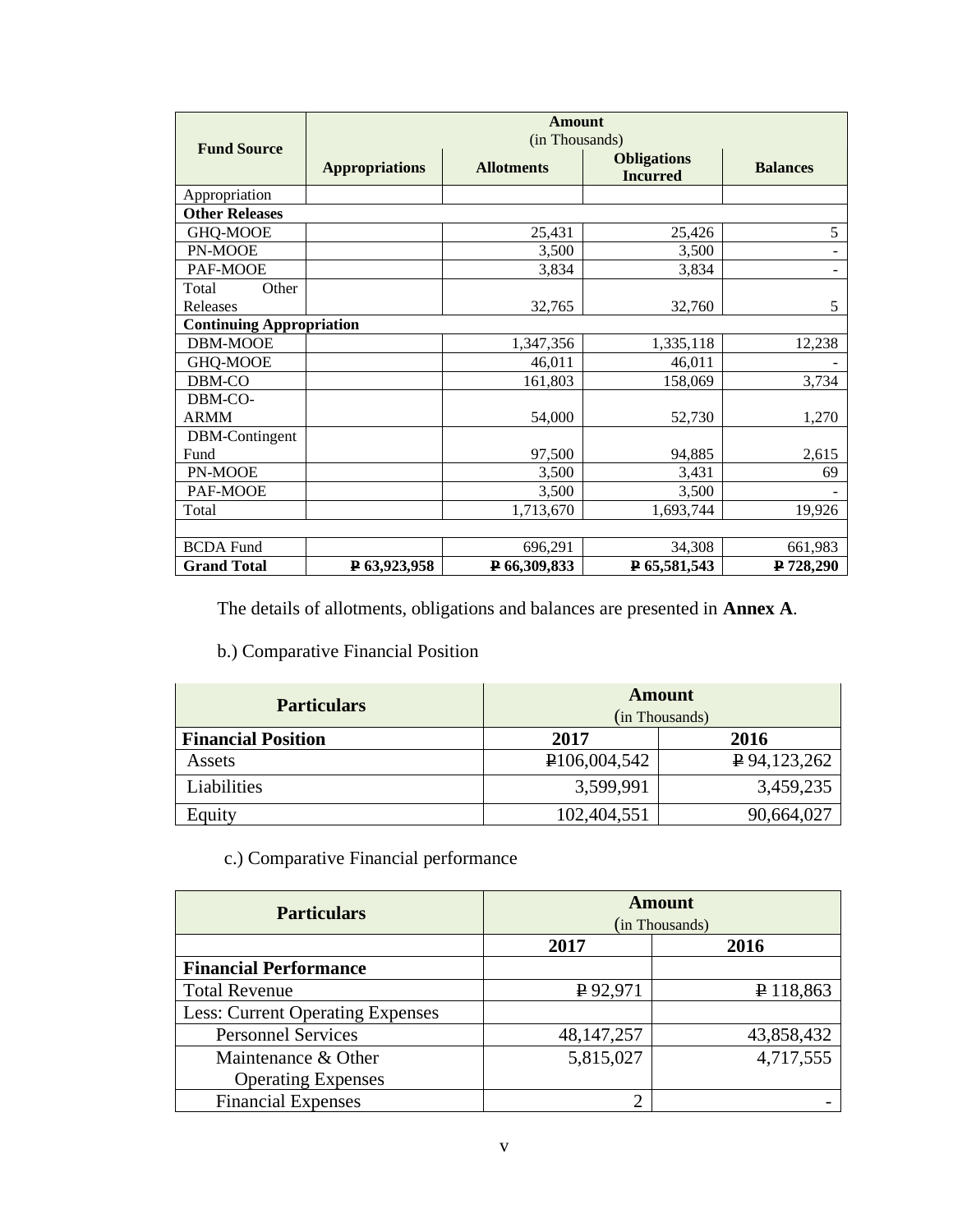| <b>Particulars</b>                      | <b>Amount</b>  |                |  |
|-----------------------------------------|----------------|----------------|--|
|                                         | (in Thousands) |                |  |
|                                         | 2017           | 2016           |  |
| Non-Cash Expenses                       | 1,345,232      | 1,497,097      |  |
| <b>Total Current Operating Expenses</b> | $P$ 55,307,518 | P 50,073,084   |  |
|                                         |                |                |  |
| Surplus/(Deficit) from Current          | (55, 214, 547) | (49, 954, 221) |  |
| Operations                              |                |                |  |
| Net Financial Assistance/Subsidy        | $P$ 60,114,495 | $P$ 52,433,256 |  |
| Gains                                   | 4,835          | 3,486          |  |
| Losses                                  |                | (613)          |  |
| Other Non-Operating Income              | 21,207         |                |  |
| <b>Surplus for the period</b>           | ₽4,925,990     | $P$ 2,481,908  |  |

### **C. SCOPE OF AUDIT**

The audit covered the financial transactions and operation of the PA for CY 2017.

#### **D. INDEPENDENT AUDITOR'S REPORT**

The Auditor rendered a qualified opinion on the fairness of presentation of the financial statements of the Philippine Army in view of the accounting errors and deficiencies as shown in the Matrix of Analysis on the Effects of the Misstatements on the Financial Statements marked as **Annex B,** as follows:

1. The balance of *Cash in Bank – LCCA* in the total amount of P1,057,155,752.91 is misstated by P9,115,538.86 due to unrecorded reconciling items as at year-end, hence affecting the fair presentation of the financial statements contrary to the requirements of Section 15, Chapter 2 of the Government Accounting Manual (GAM), Volume I. *(Observation No. 1)*

We recommended that Management direct the ASPA to recognize the reconciling items of P9,115,538.86 (net) in the books of accounts to present fairly the financial statements as at year-end.

2. Stale checks and cancelled List of Due and Demandable Accounts Payable – Advice to Debit Account (LDDAP-ADA) amounting to P4,959,177.61 and P1,121,953.62, respectively, for a total of P6,081,131.23 were not recognized and reverted to the *Cash – MDS, Regular* as at year-end contrary to Section 44 and 54, Chapter 6 of GAM, Volume I; thereby resulting in the misstatements in the said account and its affected liability account by the same amount. *(Observation No. 2)*

We recommended that management: (a) direct the Chief of Disbursement Branch, FCPA and 15<sup>th</sup> FSFO to cancel the stale checks and thereafter, submit on a monthly basis the List of Unreleased Checks showing the voided, spoiled and unclaimed stale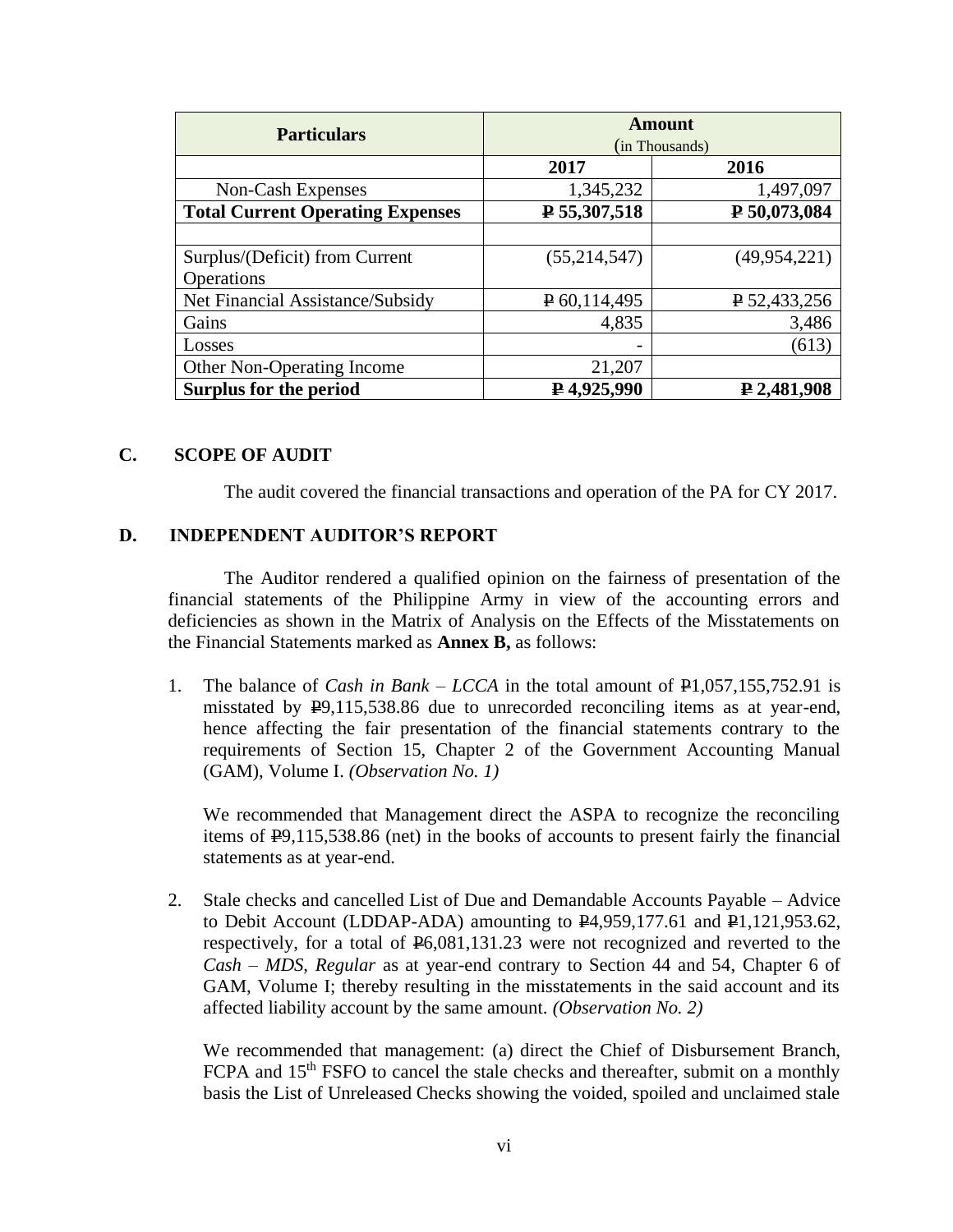checks, if any, attached to the RCI; (b) require the Chief, ASPA to prepare the necessary adjustments taking up the cancellation and replacement of stale checks of  $P4,774,399.36$ ; and (c) require the Chief, 15<sup>th</sup> FAU to prepare the necessary adjustments taking up (i) cancellation of stale checks of P184,778.25; and (ii) invalidated LDDAP-ADA of  $\mathbf{F}1,121,953.62$ .

3. The balances of *Advances for Operating Expenses, Advances to Special Disbursing Officers, Advances for Payroll* and *Advances to Officers and Employees* accounts of the Philippine Army in the total amount of  $\mathbf{P}101,287,911.76$  is unreliable in view of (a) delayed/non-submission of liquidating documents contrary to COA Circular 97 – 002 dated February 10, 1997; and (b) misstated balance of the *Advances for Operating Expenses* account in the amount of  $\overline{P}$ 73,187,803.36 of the HPA; thus, affecting the fair presentation of the accounts in the financial statements as at year end contrary to the requirements of Section 15, Chapter I of GAM, Volume I. *(Observation No. 3)*

We recommended that Management: (a) require the Accountable Officers to: (i) submit immediately the liquidation reports/documents pertaining to their unliquidated cash advances and/or refund the unused balances, if any; and (ii) secure mandatory clearances prior to relief/transfer of unit assignment, schooling/training and furnish copy of such clearance to ASPA and  $15<sup>th</sup>$  FAU for monitoring purposes; (b) direct the ASPA and the Field Accounting Units to make the necessary adjustments to correct the misclassification made to *Advances for Operating Expenses* to reflect a more reliable balance of the account and other affected accounts in the FS; (c) require the Head of Commands/Offices/Units to ensure that AOs secured their mandatory clearances upon their relief/transfer of unit assignment, schooling/training; and (d) require the Head of the 52nd EBde to stop the practice of granting cash advances intended for payments on account of infrastructure projects or other undertaking on a project basis.

4. The balance of the *Due from NGAs* (PS-DBM) account as of December 31, 2017 in the total amount of P148,413,536.42 is unreliable in view of the unrecorded fund transfer, deliveries, adjustments and unreconciled discrepancy existing in the books of the Agency and PS-DBM amounting to P113,553,512.16. Moreover, long outstanding advances to Government Arsenal and PS-DBM ranging from more than one year to more than three years were noted in view of the: (a) delays in the supply and delivery of goods and services by PS-DBM; (b) non-immediate refund of the unspent balances for subsequent remittance to the Bureau of Treasury; and (c) slow rate of deliveries by Government Arsenal equivalent to only 25 per cent of the required delivery. *(Observation No. 4)*

We recommended that Management require: (a) concerned Chief Accountants to make representation with PS-DBM in reconciling the differences between the books of the Agency and recognize in the books of accounts the duly validated reconciling items; (b) Philippine Army Procurement Center (PAPC) in HPA as the monitoring Office for PS-DBM transactions to require the HPA units to submit to ASPA the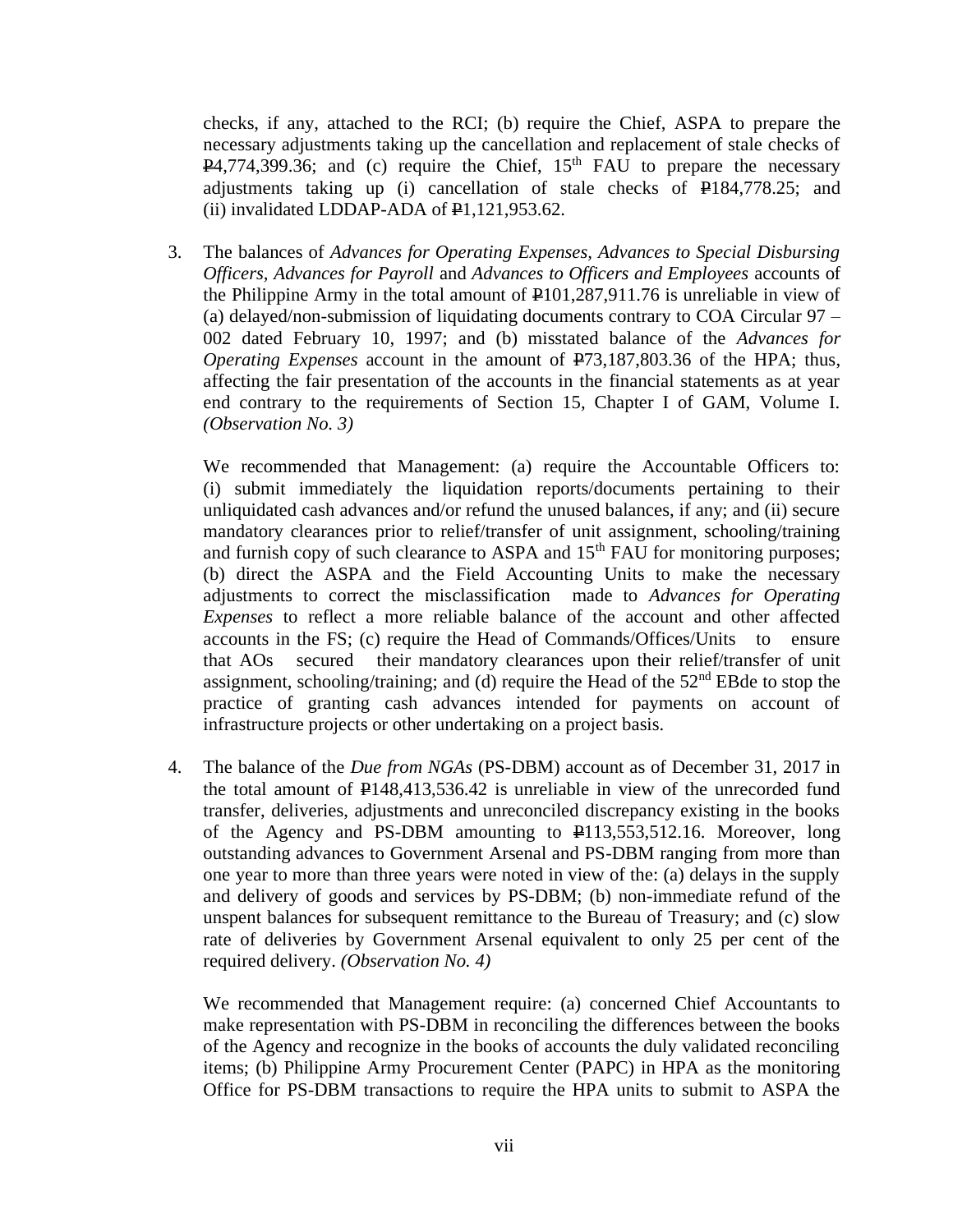delivery receipts and other documents covering the delivered/withdrawn supplies from the PS-DBM for proper recording in the books; (c) the PA units to maintain records of succeeding PS-DBM deliveries to facilitate verification/ monitoring; (d) the Office of the AC of S for Logistics (OG4): (i) to continue its close coordination with GA in the timely delivery of ammunitions; and (ii) to request the GA for the immediate delivery of the remaining undelivered ammunitions covered by the fund transfers in CYs 2016 and 2014 in the amount of P354,318,720.70 and P13,500,000.00, respectively or cause the refund of the long-outstanding unutilized balance of  $\text{P13,500,000.00}$ , pursuant to COA Circular No. 94-013; and (e) Chief Accountants of ASPA and the different FAUs and PAPC in HPA to make representation with PS-DBM to identify those APRs with complete delivery and request for the refund/return of the unspent balances to the Agency for remittance to the Bureau of Treasury and/or identify those APRs without complete delivery and request for the delivery of items yet to be delivered.

5. The accuracy and reliability of the balance of *Fuel, Oil and Lubricants (FOL) Inventory* amounting to  $\frac{1000}{2}$  *P940,149,463.70* could not be ascertained due to: (a) unrecorded deliveries/issuances; (b) absence of physical count; (c) non-adherence to the Weighted Average Method of costing inventories; and (d) non/improper maintenance of supplies ledger card and stock card. Moreover, the correctness of the reported fuel consumption could not be ascertained due to inadequate control measures to control and monitor effectively the fuel issuances contrary to the Manual on Audit for Fuel Consumption of Government Motor Vehicles and Section 4 of Presidential Decree No. 1445. *(Observation No. 8)*

We recommended that management direct: (a) ASPA and the corresponding FAUs to (i) immediately record in the books of accounts all unrecorded deliveries as of December 31, 2017 and henceforth, ensure the complete and timely recording of all deliveries and issuances/consumption (ii) maintain SLC and adhere with the required method of costing inventories; and (iii) ensure that recorded fuel issuances/consumption are supported by proper and complete documents; (b) APAO and the different FPAOs to: (i) conduct physical count of FOL inventories; (ii) prepare the corresponding Report on the Physical Count of Inventories (RPCI); and (iii) submit the same to the Accounting Unit for reconciliation with the reported inventory balances in the books and to the Office of the Auditor not later than July 31 and January 31 of each year; and (c) ASPA and APAO to strictly adhere to the pertinent rules and requirements provided under Chapter 8 of the GAM, Volume I as to recording and accounting of inventories.

6. The absence of provision on project timelines in the MOA by and between DND and Petron Corporation on the use of RMC Funds resulted in delayed project implementation of 19 projects programmed for CYs 2015 and 2016. Further, the unreconciled difference between AQM and Petron Corporation records amounting to P4,016,169.80 and the unrecorded balance of RMC Fund and equipment delivered to the PA amounting to  $\text{P16,192,258.14}$  and  $\text{P999,199.00}$ , respectively as of December 31, 2017 renders the balance of RMC Funds unreliable. *(Observation No. 9)*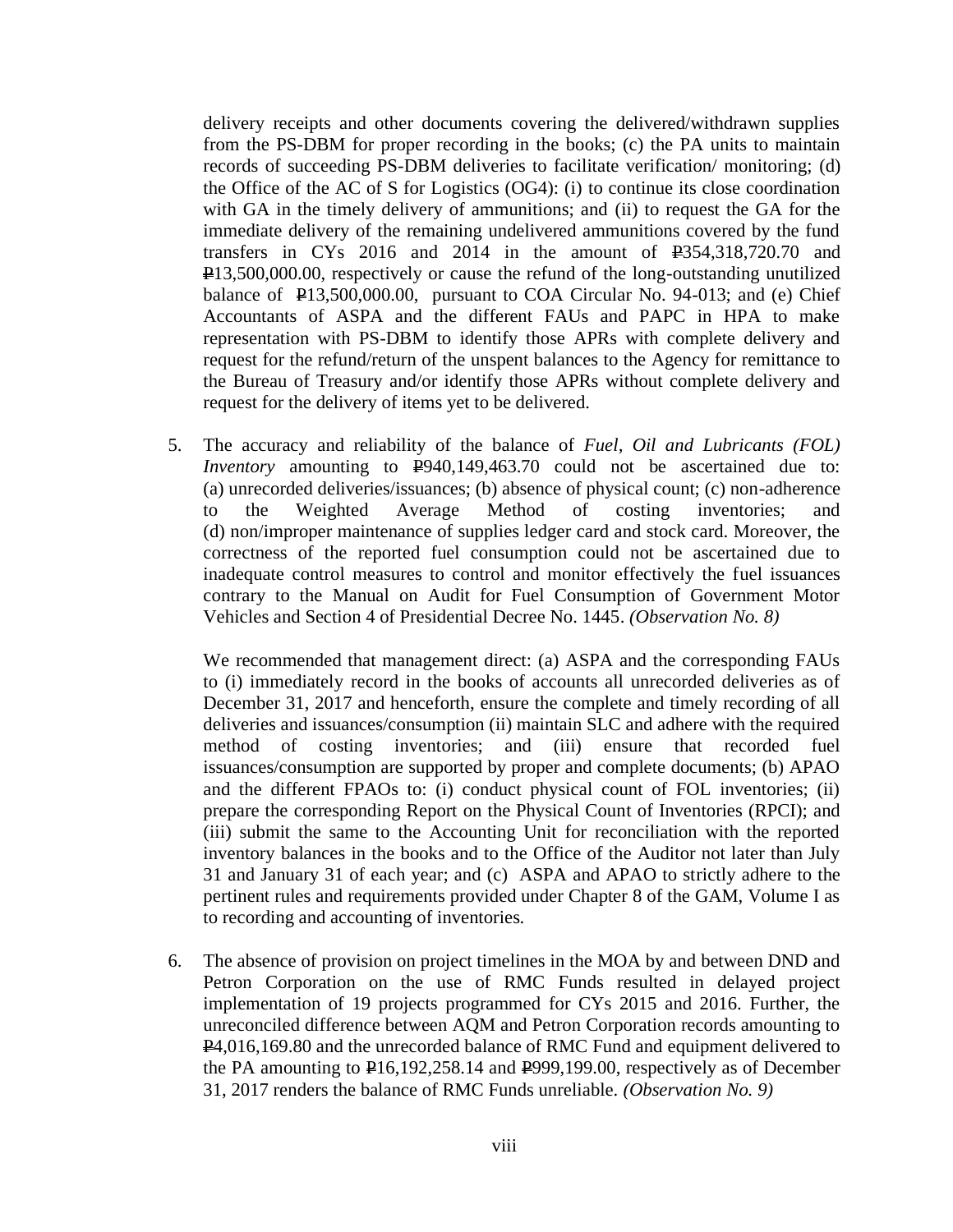We recommended that management direct the: (a) G4/AQM to coordinate with Petron Corporation for the immediate delivery of all equipment and/or performance of the unperformed services provided in the program of expenditures for the utilization of RMC Funds covering the years 2015 and 2016; (b) ASPA to record the delivered equipment amounting to  $\overline{P}999,199.00$  and RMC Fund of  $\overline{P}16,192,258.14$ ; and (c) AQM to coordinate and reconcile their records with Petron on the balance of RMC Fund for all lots; make the necessary adjustment in the POE, if warranted and submit a certification on the reconciled balance and adjusted POE to the Office of the Auditor.

7. The accuracy and reliability of the balance of *Inventory* accounts as of December 31, 2017 in the total amount of P7,458,118,908.42 cannot be ascertained due to: a) unrecorded issuances; b) inclusion of undetermined items classified under *Military, Police and Traffic Supplies Inventor*y; c) unaccounted discrepancy of P2,517,548,635.70 contrary to Section 15, Chapter I of the GAM, Volume I; d) recording of inventories as expenses upon purchase; and (e) failure to submit and maintain property reports and records. Moreover, the lack of common reference for each reported inventory in the accounting and property records resulted in the difficulty of conducting the reconciliation of both records. *(Observation No. 10)*

we reiterated our previous recommendation that management create a task force/Committee, in addition to the Task Force created on November 21, 2017 for PPE, to conduct the reconciliation including the conduct of a wall to wall inventory of all inventory accounts, and to locate/trace records and documents. We also recommended that management require: (a) APAO to prepare the RSMIs and submit the same to ASPA for appropriate recording in the books of accounts; (b) ASPA and APAO to ensure the completeness and accuracy of the information/data provided for each inventory item in the RPCI and subsequently reconcile their records with the records of ASPA; (c) ASPA to identify the details of the inventory amounting to P498,354,421.13 and verify if these are still carried in stock, otherwise, request for the submission of the RSMIs to support the recording of issuance, if these were already issued to the end-users; (d) the Inventory Committee in  $2<sup>nd</sup>$  ID to: (i) prepare and submit the required reports within the prescribed period; (ii) PAO and FAU to maintain SC and SLC respectively to facilitate the reconciliation between the property and accounting records; and (e) ASPA and APAO to agree on a common reference for each inventory item reflected in their respective reports and provide/indicate the warehouse where the items are located/stored to facilitate verification and reconciliation of both records.

8. The accuracy and reliability of the balance of *Property, Plant and Equipment* (PPE) accounts under Regular, BCDA, Trust Funds and Internally Generated Fund (IGF) as of December 31, 2017 in the total amount of  $\text{\textsterling}107,611,049,073.29$  cannot be ascertained due to: (a) discrepancy between the Accounting and Property records, contrary to Section 15, Chapter 2 of the Government Accounting Manual (GAM), Volume I; (b) undocumented land amounting to P270,597,823.00; (c) non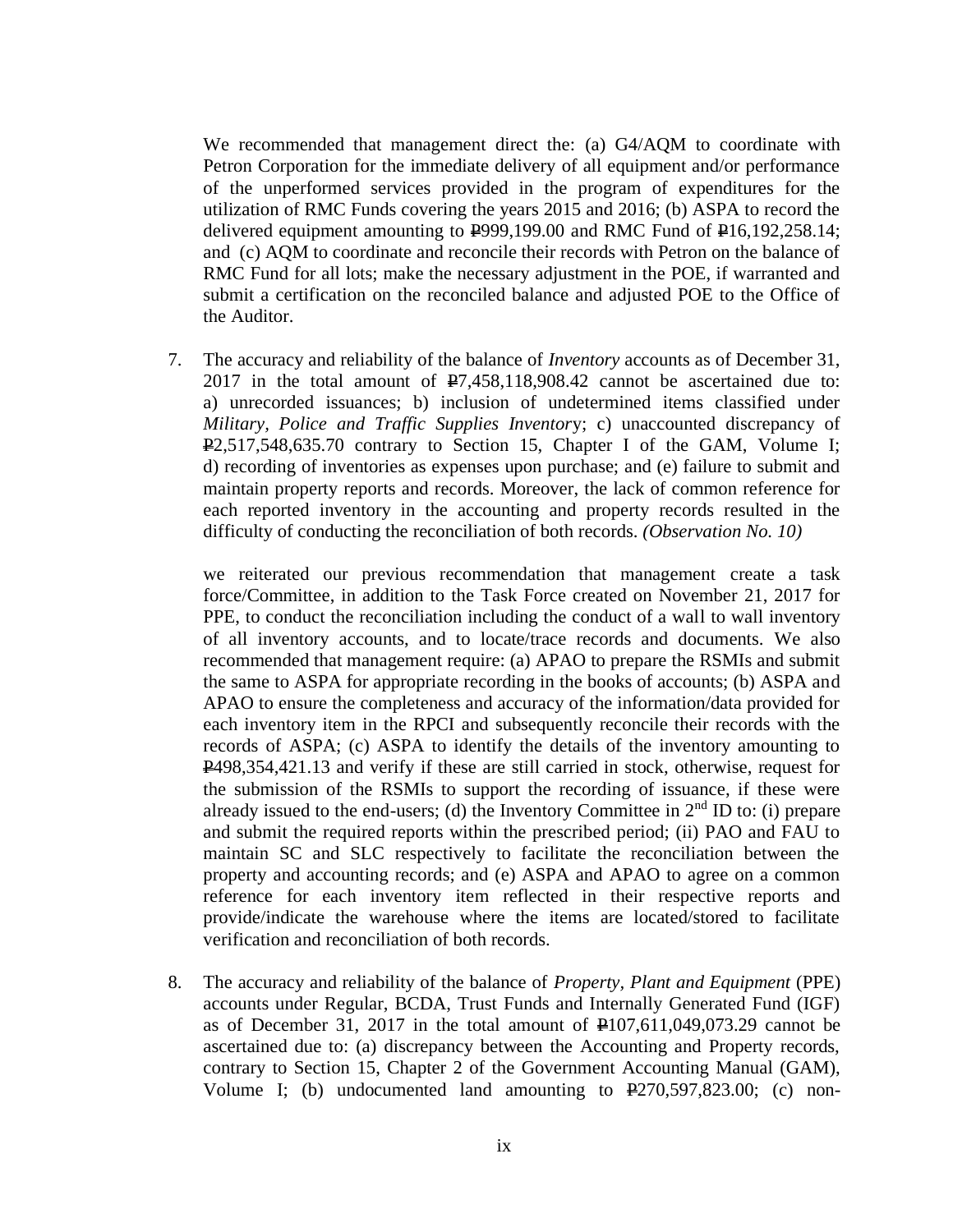reclassification of PPE accounts with cost below P15,000.00 capitalization threshold totaling P9,641,761.19; and (d) misstated balance of the Land account due to revaluation, contrary to Philippine Application Guidance (PAG) No. 2 of Philippine Public Sector Accounting Standard (PPSAS) 17. *(Observation No. 12)*

We recommended that Management direct the: (a) Task force/committee created in November 2017 to facilitate the reconciliation of records of PAO, GS and  $15<sup>th</sup>$  FPAO with ASPA and  $15<sup>th</sup>$  FAU, respectively and likewise the FPAOs and FAUs in units; (b)  $5<sup>th</sup>$  ID to work out on the titling of the lots amounting to  $\overline{P}270,597,823.00$ recorded by the  $5<sup>th</sup>$  ID-AFP; (c)  $5<sup>th</sup>$  FAU,  $9<sup>th</sup>$  ID to reclassify the PPE items amounting to  $\text{\textsterling}9,641,761.19$  which were below the  $\text{\textsterling}15,000.00$  capitalization threshold to its proper semi-expendable inventory accounts; and (d) ASPA to make the necessary adjustments on the erroneous recognition of Revaluation Surplus to fairly present the financial statements and henceforth comply with the requirements of PAG No. 2 of PPSAS 17 specifically in the adoption of the cost model valuation of PPE.

9. Property, Plant and Equipment amounting to P3,248,749.00 procured thru Small Value Procurement were delivered and accepted during the year but not recorded by ASPA or 15<sup>th</sup> FPAO in their respective books of accounts, contrary to Section 20, Chapter 10 of GAM, Volume I. *(Observation No. 13)*

We recommended that Management direct the  $15<sup>th</sup>$  FPAO to require the UPO of the concerned units to submit the documents pertaining to the procured PPEs to facilitate their recording in the Property Card and subsequently submit said documents together with the PAR to ASPA as basis for its recording in the books of accounts.

10. Completed Projects in HPA and MID/TRADOC amounting to P340,117,113.27 recorded under *Construction in Progress – Building and Other Structures* account under the BCDA Fund and Regular Fund were not reclassified to their proper PPE accounts, contrary to Paragraph g, Section 8 of GAM. Moreover, 15 projects amounting to P26,049,807.90 taken up under *Construction in Progress* account were not found in the records of OACE, thereby casting doubt on the reliability of the recorded CIP transactions. *(Observation No. 14)*

We recommended that Management direct: (a) concerned EBde to submit to ASPA the documents pertaining to the completed projects amounting to P256,165,671.77 to effect its reclassification to the appropriate PPE accounts; Henceforth ensure that records of all projects are maintained for file and monitoring purposes; (b) MID/TRADOC to secure from the AFPNDSC the Physical Accomplishment Report and Report of Completion of the KBP projects amounting to P84,251,441.50 as basis in recording; and (c) ASPA to coordinate and reconcile their records with the OACE for proper monitoring of project status and the immediate reclassification to the appropriate PPE accounts of all completed projects.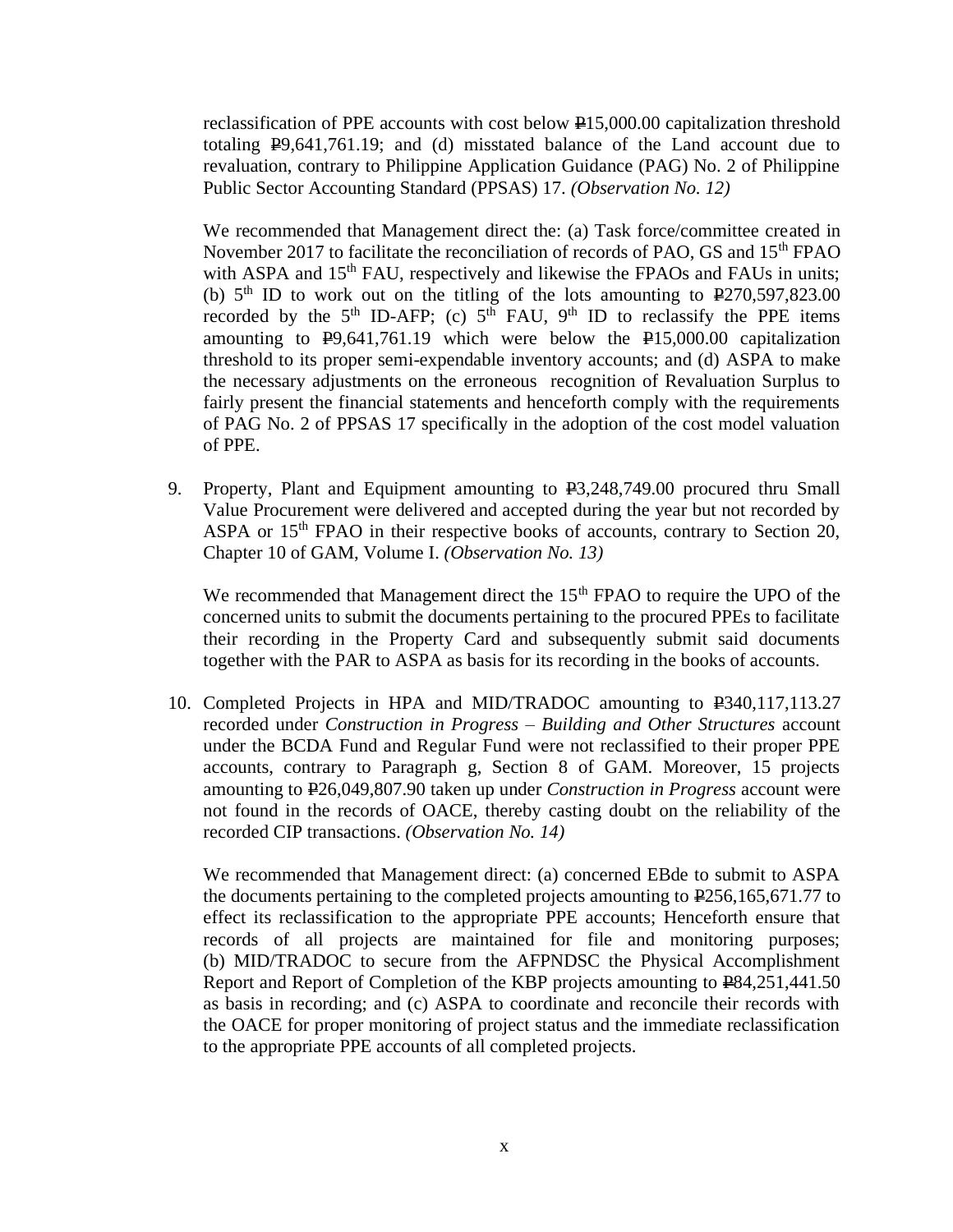11. Unserviceable PPEs totaling P210,185,400.72 were not dropped from the books as required by Section 39 and 40, Chapter 10 of GAM, Volume I, thus resulting in the misstatements of the PPE and other affected accounts. *(Observation No. 15)*

We recommended that Management direct the PAO, GS/FPAO to cause the preparation and submission of IIRUP to ASPA/FAU covering the unserviceable property amounting to P210,185,400.72 to provide basis in dropping of unserviceable properties in the books of accounts.

12. Other structures constructed between the years 1995 and 1998 amounting to P79,230,747.62 already destroyed by fire in 1998 were not derecognized in the books as at year-end contrary to Sec. 41, Chapter 10 of GAM, Volume I. Likewise, lost properties amounting to  $\text{P719,141.60}$  in 3<sup>rd</sup> ID were not also derecognized in the books despite submission of Notice of Loss. *(Observation No. 16)*

We recommended that Management direct: (a) (i) Accountable Officers of the  $3<sup>rd</sup>$  ID to prepare and submit to the Chief Accountant the corrected Report of Lost, Stolen, Damaged or Destroyed Property; (ii) Accountant to derecognize the lost property from the books of accounts and to set-up the receivable account; and (iii) Chief, Army Property Accountability Office to exclude the lost property from the Report on Physical Count of Property, Plant and Equipment as well as in the respective Property Card; and (b) ASPA to coordinate with  $14<sup>th</sup>$  FAU of  $51<sup>st</sup>$  EBde for the production of documents pertaining to the PPE destroyed by fire and to instruct the accountable officers therein to submit the RLSDDP together with the Notice of Loss to ASPA to properly derecognize said lost assets in books of accounts of HPA.

13. The accuracy and reliability of the Motor Vehicles account under Regular and BCDA Funds as of December 31, 2017 in the total amount of P2,461,627,674.16 is doubtful due to the discrepancy of P5,810,283.00 between the accounting and property records. Likewise, inconsistencies were noted in the recording/ maintenance of motor vehicles which also affects the reliability of the account balance as reported in the FS. *(Observation No. 17)*

We recommended that management instruct the: (a)  $15<sup>th</sup>$  FAU and  $15<sup>th</sup>$  FPAO to reconcile their records and make the necessary adjustments in their respective records duly supported with proper and valid supporting documents; (b) PAO, GS to prepare and submit to the accounting service the IIRUP of the unserviceable vehicles amounting to P6,128,283.00 for proper recording in the books of accounts of the HPA. (c) AC of S for Logistics, G4 of  $5<sup>th</sup>$  ID to determine the unit cost of the 22 vehicles so that the same will be recorded in the books; (d) MID/TRADOC to (i) coordinate with HPA and secure the necessary documents/information on the transferred 114 units APCs for proper recording in the books, (ii) follow-up the request for copies of OR/CR of the 48 military trucks from HPA for purposes of establishing ownership and to facilitate their renewal upon expiry of corresponding registration, and (iii) maintain a Masterlist of all vehicles to facilitate monitoring of registration renewal including its status and condition; and (e) require the OG4 in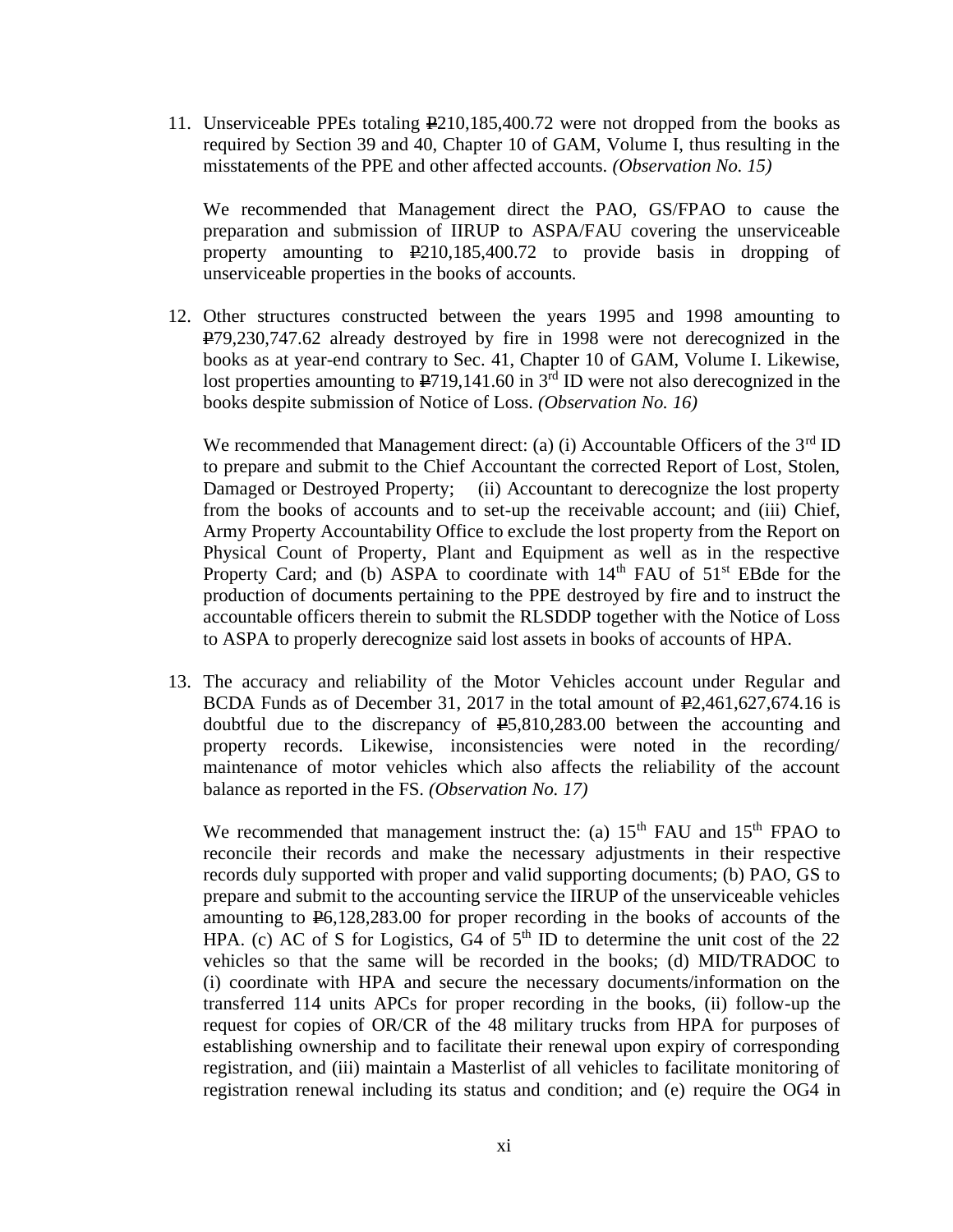51st EBde to gather/file all the ORs/CRs of all motor vehicles assigned/used by the different offices/unit for record purposes.

14. The balance of DLC account amounting to P1,815,997,687.56 is misstated by P227,178,714.08 due to the: (a) inclusion of completed projects/delivered goods and/or services; (b) unrecorded residual balances of LCs and other adjustments; (c) inclusion of the improperly classified bank debit and credit transactions for UCPB Account; and (d) non-return/refund to the Agency of the LC balances for terminated contracts. *(Observation No. 19)*

We recommended that Management direct the ASPA to: (a) account for all negotiations made against LCs for fully and partially completed projects with all the supporting documents and effect the immediate recognition of all relevant transactions affecting the DLC account in the books of accounts; (b) ensure the immediate recognition of the unrecorded residual LC balances and other adjustments in the books of accounts; (c) require the Servicing Banks for regular submission of the Application Status of Payment to account for the discrepancies between the books and bank balances; and (d) reclassify the recorded amount of P23,439,200.00 from DLC account to its proper cash account to reflect correct balances as at yearend.

15. The balance of the *Due to National Government Agencies* account of P758,826,412.53 is unreliable in view of: (a) unaccounted discrepancy of P551,973,860.30 between the records of the HPA and four NGAs, (b) delayed/non-submission of liquidating documents by the implementing units and unrecorded liquidations by the HPA and unreverted residual amount to the source agency, (c) non-derecognition of liability of  $\text{\texttt{P}}3,850,000.00$  under the Kawal Kalinga Fund, and (d) unremitted interest income as at year-end, thereby affecting the fair presentation of the financial statements, contrary to the requirements of Section 15, Chapter I of the Government Accounting Manual (GAM), Volume I. *(Observation No. 21)*

We recommended that management direct the ASPA to: (a) reconcile its records with concerned NGAs, as well as with the other Field Accounting Units (FAU); to properly account the unaccounted discrepancy and duly supported of all pertinent documents in order to record the liquidations submitted by the different FAUs amounting to  $\mathbf{P}4,800,150.00$  and prepare adjustments to record other valid reconciling items in the books to bring the records into agreement; (b) require the implementing units with unliquidated balances of fund transfers of P41,437,398.48 to submit their liquidation reports immediately and refund the excess amount of P7,224.85 to the source agency (DND), for proper accounting, recording in the books of accounts and reporting; (c) record corollary entry to derecognize the liability of the HPA under Kawal Kalinga Fund recorded under *Due to NGAs* account in the amount of  $\text{\textsterling}3,850,000,00$  due to remittance of the unutilized amount to the BTr; and (d) remit the interest income of  $\mathbf{P}1,183,315.75$  to the BTr.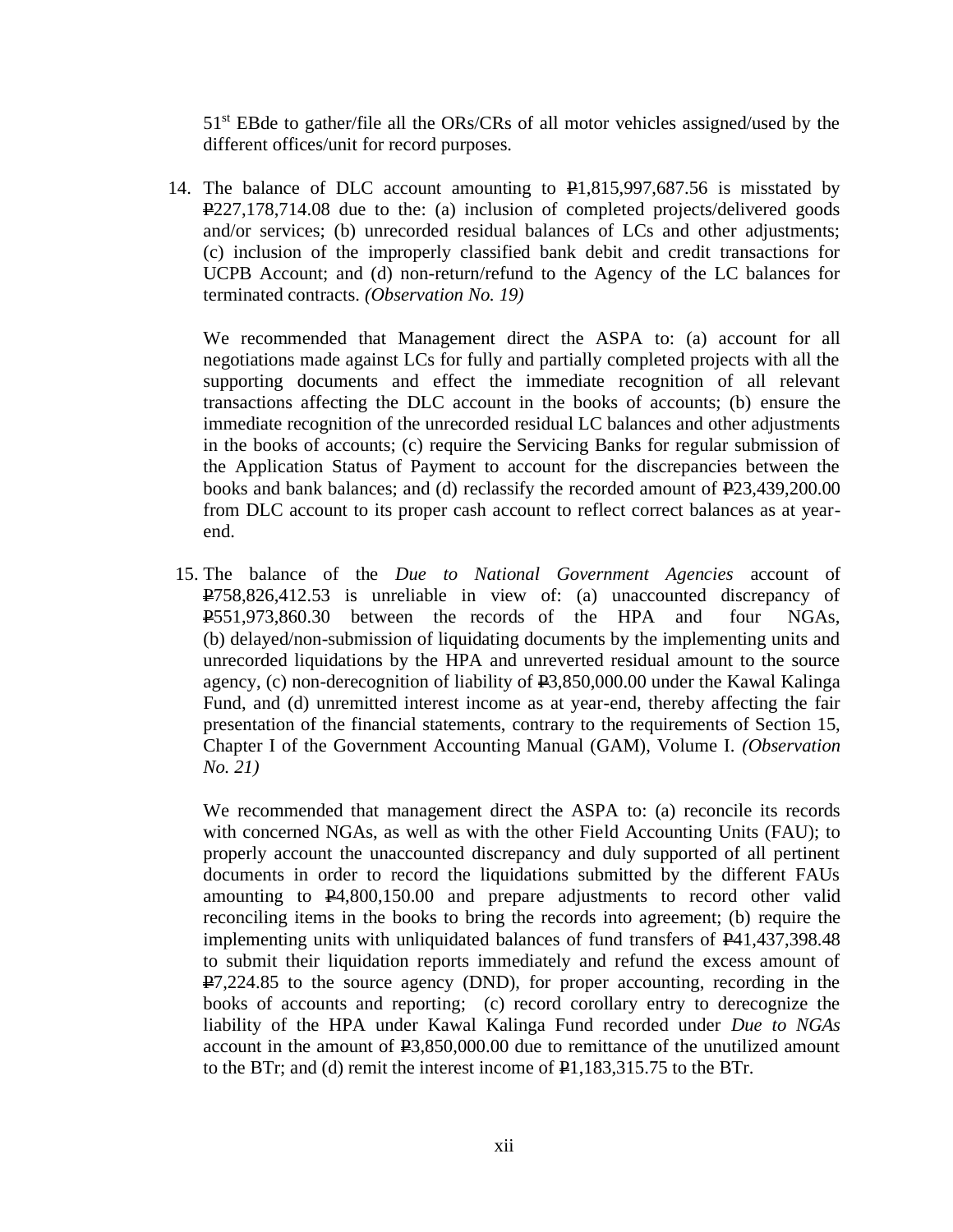## **E. OTHER SIGNIFICANT OBSERVATIONS AND RECOMMENDATIONS**

1. Management failed to demand the refund of fund transferred to PITC consisting of P379,103,139.48 aged three but less than five years and dormant balance of P204,397,153.20. Moreover, despite the huge balance it still transferred funds amounting to P4,088,359,212.79 during the year. *(Observation No. 5)*

We recommended that Management: (a) demand the immediate refund of the longoutstanding excess/unutilized balances and dormant funds from CY 2007 to CY 2011 in the total amount of  $\text{\textsterling}583,500,292.68$  for HPA and  $\text{\textsterling}604,361.24$  for  $51^{\text{st}}$ EBde PA or in the total amount of  $E$ 584,104,653.92 pursuant to COA Circular No. 94-013, and for subsequent remittance to the BTr; and (b) record and subsequently remit all refunds and collections, pertaining to interest income and penalty fees, from PITC to the Bureau of the Treasury.

2. Slow rate of deliveries were noted equivalent to only 40.30 per cent rate of delivery amounting to P3,633,401,267.03 out of the fund transfers made from 2007 to 2017 amounting to P9,016,845,659.92 for the outsourcing of the various requirements of the Agency from PITC, which may have deprived the intended users of the timely use of the requested items. *(Observation No. 6)*

We recommended that Management strictly monitor the fund transfers to and deliveries from PITC and ensure that they are utilized/liquidated in a timely manner. We further recommended that Management cease from transferring funds to PITC to avoid the lapsing of NCAs.

3. The probability of collection of the various receivable accounts from officers and employees in the total amount of  $E<sub>9</sub>,453,923.77$  in three PA units is remote due to its dormancy and the absence of available records and documents. No request for Authority to Write-off was initiated by Management as provided in COA Circular 2016-005 dated December 19, 2016. *(Observation No. 7)*

We reiterated our recommendation that Management re-assess the collectability of the accounts, exert all efforts to locate the documents and avail of the legal remedies to possibly collect/recover these receivables. We also recommended that if collectability of the accounts is highly remote, Management should file a Request for Authority to Write-off the balances following the procedures and requirements provided in COA Circular No. 2016-005.

4. Ammunitions aged more than 25 years amounting to  $\mathbb{P}2,189,094.04$  remained in stock as at year-end since the firearms to which the ammunitions were supposed to be used were already phased-out and/or no longer responsive to the operational requirements of PA. Likewise, slow moving/ unissued inventories amounting to P134,239,196.85 remained idle for more than one year, thus, may result to wastage of government funds due to obsolescence. *(Observation No. 11)*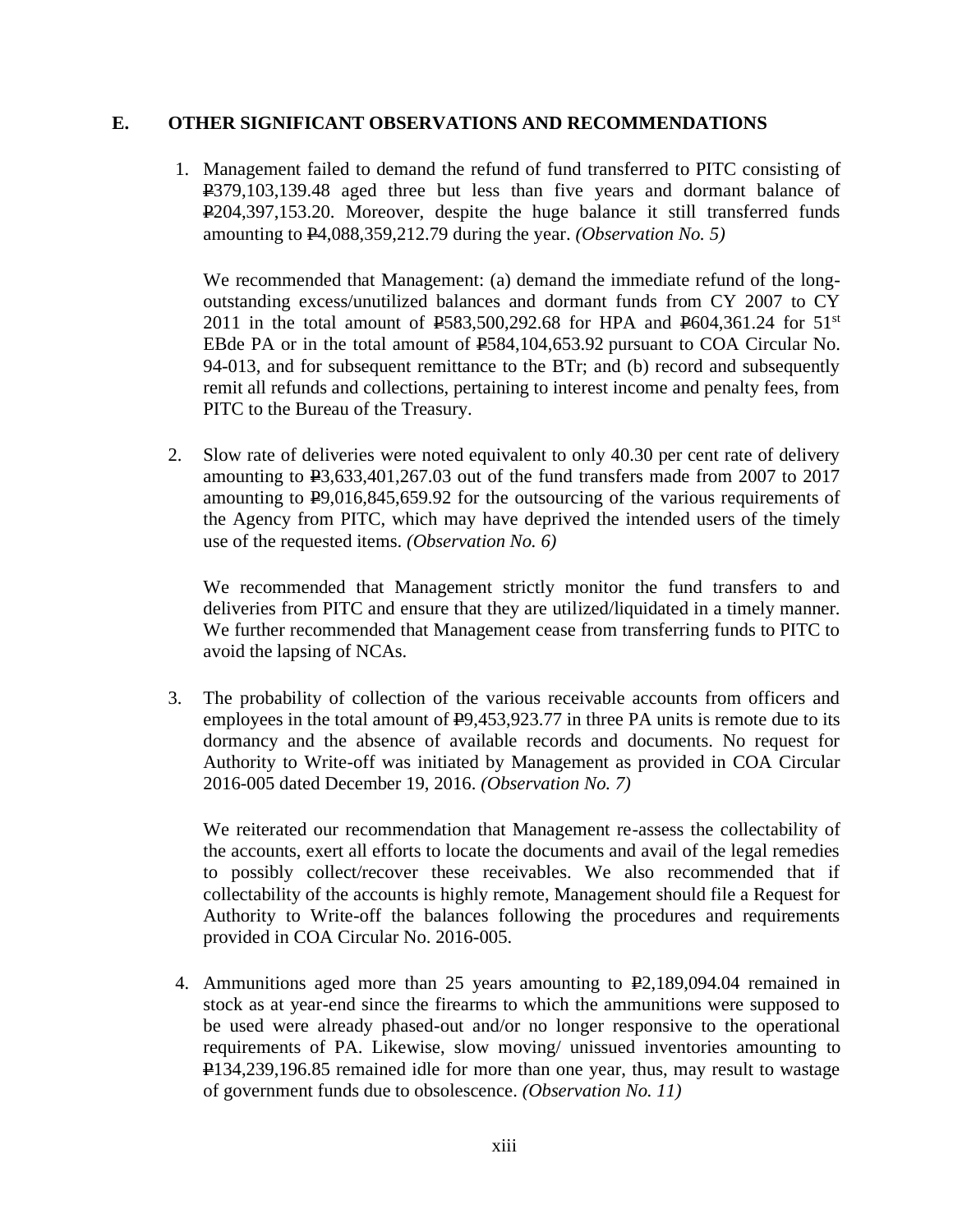We recommended that management require: (a) OACOCS to furnish a copy of the result of the inspection of the inventories amounting to  $\mathbf{\overline{P}2,189,094.04}$  to G4 which shall serve as basis for its proper disposition; and (b) Supply Battalion, ASCOM to communicate with the OG4 the slow moving inventories and request the same to be issued to end-users.

5. Poor monitoring of motor vehicle registration resulted in the incurrence of penalties of P1,056,471.85 for late registration of 773 vehicles while 435 vehicles were not registered during the year. *(Observation No. 18)*

We recommended that management require the: (a) OG4 to issue a memorandum/directive reminding all concerned units to strictly comply with the policy on the timely registration of PA vehicles; (b) concerned officials/personnel of the five units responsible of registration to refund the surcharges/penalties incurred due to late registration which were charged to government funds.

6. Long-outstanding balance of the *Accounts Payable* account ranging from two to 10 years amounting to P105,251,694.54 remained unsettled and/or not reverted to the unappropriated surplus of the general fund contrary to the requirements of Section 98 of P.D. 1445 and DBM/COA Joint Circular No. 99-6. *(Observation No. 20)*

We recommended that Management direct the Chief, ASPA and Chief, 14<sup>th</sup> FAU to: (a) determine the accuracy and propriety of the balances of the Accounts Payable account as of December 31, 2017; and (b) revert all balances that have no valid claimants and/or those that have been outstanding for two years or more to the Cumulative Results of Operation Unappropriated (CROU), in compliance with the provisions of Section 98 of P.D. 1445 and DBM/COA Joint Circular No. 99-6 and to fairly present the financial statements as at year-end.

7. The amount of P31,381,780.48 intended for payment of Reenlistment Clothing Allowance (RCA) and Salaries and Wages of military personnel lacks appropriate supporting documents to establish rightful claims. The balance consists mostly of prior year's accounts, remained unpaid/unclaimed as of December 31, 2017. *(Observation No. 22)*

We recommended that Management direct: (a) FCPA to coordinate with ASPA and account the balance of P14,323,284.19 in the RCA account which should be supported with list/proper documentation. Thereafter, FCPA should prepare/maintain a list of military personnel who were not paid of their RCA and salaries. The prepared list should be furnished to ASPA and to the Office of the Auditor for verification and monitoring purposes; (b) FCPA to locate the military personnel with unclaimed salaries and notify them in writing of their claims; (c) FCPA to cause the immediate payment of RCA and salaries to the identified valid claimants and remit to the Bureau of Treasury the remaining balance, if any;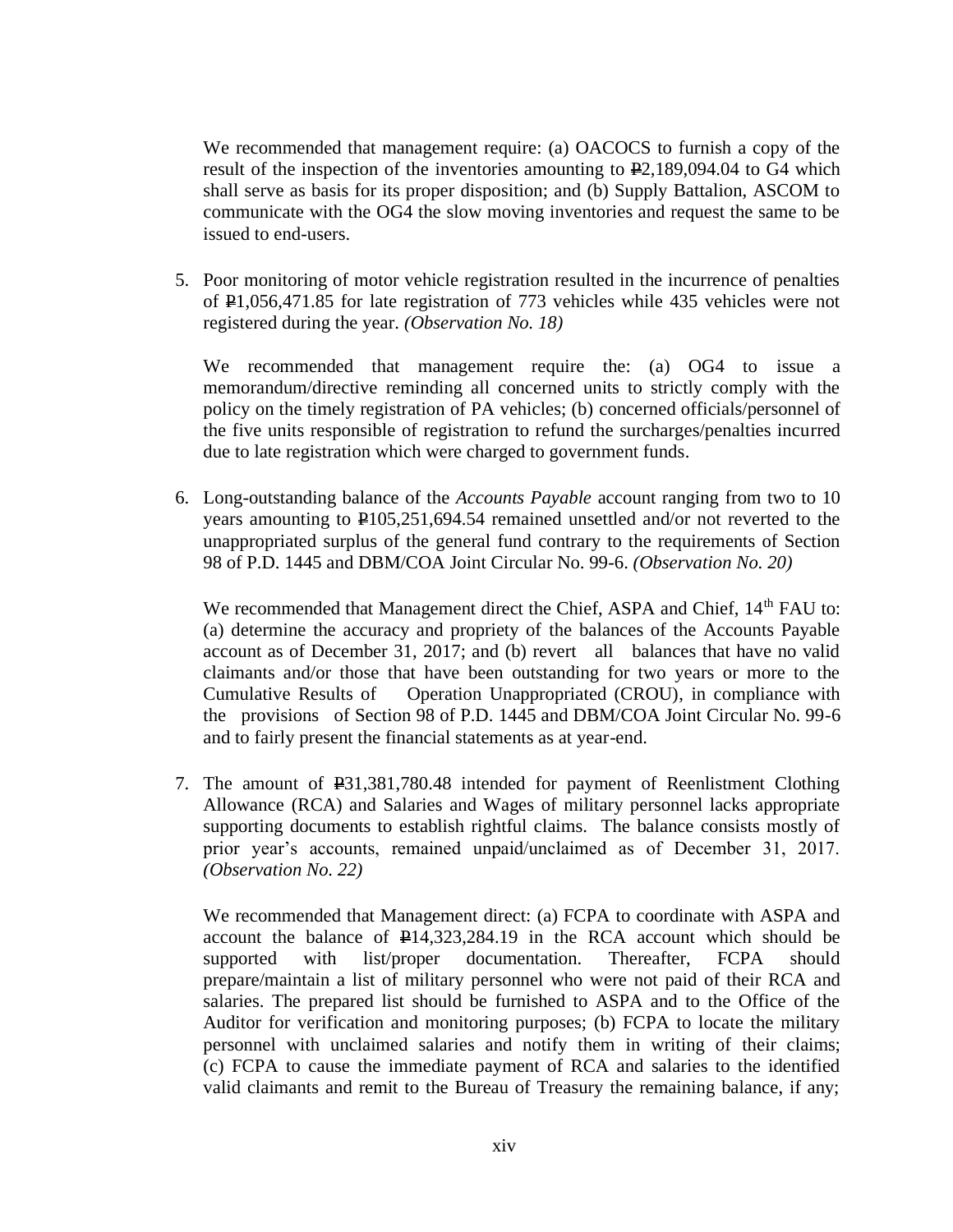and (d) in cases of no valid claimant of these balances, immediately remit the same to the BTr.

8. Fund transfers amounting to P2,543,553.61 remained unsettled/unliquidated despite the lapse of 10 years and more, hence considered as dormant fund and should be reverted to the National Treasury as mandated in Executive Order No. 431 and the General Appropriations Act of CY 2017. *(Observation No. 23)*

We recommended that Management direct the ASPA to immediately remit to the BTr the amount of  $\text{\textbf{P}}2,543,553.61$  pertaining to the dormant fund transfers.

9. The financial statements for CY 2016 was not restated to reflect the effects of the prior period errors and other adjustments of P6,061,809,575.24 and the required disclosures were not made/presented in the Notes to Financial Statements contrary to paragraphs 47 and 54 of the Philippine Public Sector Standards; hence, affecting the reliability of the financial statements. *(Observation No. 25)*

We recommend that Management direct the Acting Chief, ASPA henceforth, make the necessary restatement of the financial statements and adequately disclose the effects of the prior period errors in the Notes to Financial Statements pursuant to the pertinent provisions of PPSAS No. 3.

10. Due to the delayed conduct of procurement activities, only three projects were completed during the year, 22 projects awaits delivery, five projects were at various stages of procurement, funds for four projects were transferred to PITC and 10 projects remained unimplemented. *(Observation No. 26)*

We recommended that Management direct the: (a) PAPC, as the procurement arm of the PA, and OG4 to closely monitor and fast track the delivery/completion of all the projects awaiting delivery/completion; and (b) OG4 to consider adopting the provisions of Section 7.6 of the Revised IRR of RA 9184 to facilitate the immediate implementation of procurement of Goods, Infrastructure Projects or Consulting Services which is necessary in the timely delivery/completion of the projects and programs of the Agency.

11. For CY 2017, the Philippine Army has recorded an absorptive capacity of 91.91 percent and 99.93 percent on allotment over appropriation and obligation over allotment, respectively. Of the total allotment of P63,867,107,616.00, P46,375,695.31 or 0.072 percent was unutilized in CY 2017. However, the budgeted revenue from Trust Receipts, Trust Liabilities and BCDA Fund posted a low utilization rate of 9.44 percent, 4.32 percent and 4.93 percent, respectively, which could be attributed to poor planning, coordination and monitoring. *(Observation No. 27)*

We recommended that Management: (a) continue its commendable effort in the attainment of a high absorptive capacity in the Agency's allotment over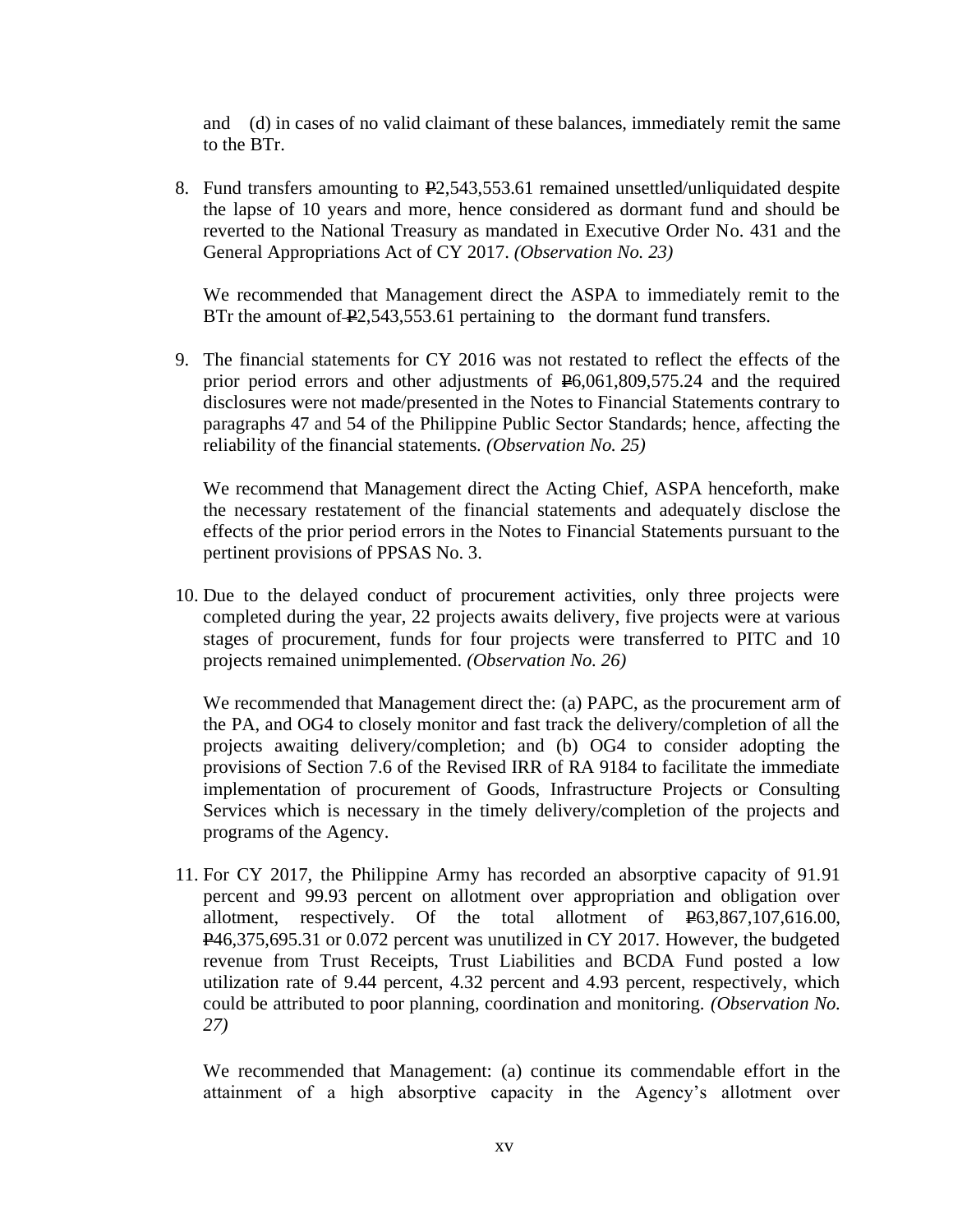appropriations and expenditures over allotment as observed in CY 2017 with absorption capacity of 99.91 percent and 99.53 percent, respectively; and (b) ensure the attainment/accomplishment of duly approved programs, projects and activities of Trust Receipts, Trust Liabilities and BCDA Fund thru proper planning and an effective system of coordination and monitoring in order to meet the desired purpose/s or objective/s.

12. Procurement process from the date of Pre-Procurement Conference to the date of issuance of Notice to Proceed (NTP) is beyond the 136 days limit set forth in the 2016 Revised Implementing Rules and Regulations (IRR) of Republic Act (RA) No. 9184. The period was further lengthened with the delays in the deliveries and the conduct of inspection and/or issuance of the Certificate of Acceptance with an average period of 248 days. *(Observation No. 28)*

We recommended that Management: In HPA (a) evaluate the existing procurement policies/processes; address/remedy the cause/s of the delay particularly in the inspection and acceptance of the deliveries and strictly adhere to the procurement periods provided in Annex C of the Revised IRR of RA 9184; and (b) revisit the existing procedures and controls from receipt of delivery to acceptance, and if necessary, craft a policy providing timelines and corresponding sanctions for noncompliance. In  $51<sup>st</sup>$  EBde, PA make representation with the concerned officials responsible in the different stages of the procurement process to submit explanation/justification for the lengthy and prolonged procurement activities

13. The goal of the Philippine Army to have 10 buildings in TRADOC to accommodate the enlisted personnel, students and officers by end of June 2013 by allocating the amount of  $\text{\texttt{P325,469,869.00}}$  and  $\text{\texttt{P25,000,000.00}}$  for medical dispensary, was not attained*. (Observation No. 29)*

We recommended that management: (a) revisit the existing policies and procedures in the procurement and in the implementation of infrastructure projects to address, prevent and/or minimize the noted deficiencies; (b) conduct an inquiry to determine whether concerned personnel may be held liable for the noted deficiencies that may have resulted in the lost and/or wastages of the Agency's resources, if any; and (c) consider the immediate completion of the projects taking into account the need as well as the safety of the intended users to ensure that government resources are managed economically and efficiently.

14. The Gender and Development Plan and Budget (GPB) of the Philippine Army for CY 2017 was not endorsed by the Philippine Commission for Women (PCW) to DBM within the prescribed timeline contrary to the requirements of Section 8.5 of PCW-NEDA-DBM Joint Circular No. 2012-01. Moreover, the GAD budget of P156,986,231,246.94 is defective and unrealistic having been over and above by P99,551,976,246.96 of the total appropriations of P57,434,255,000.00 for CY 2017. Likewise, of the 67 planned activities, only 45 activities and 13 attributed programs were accomplished. *(Observation No. 31)*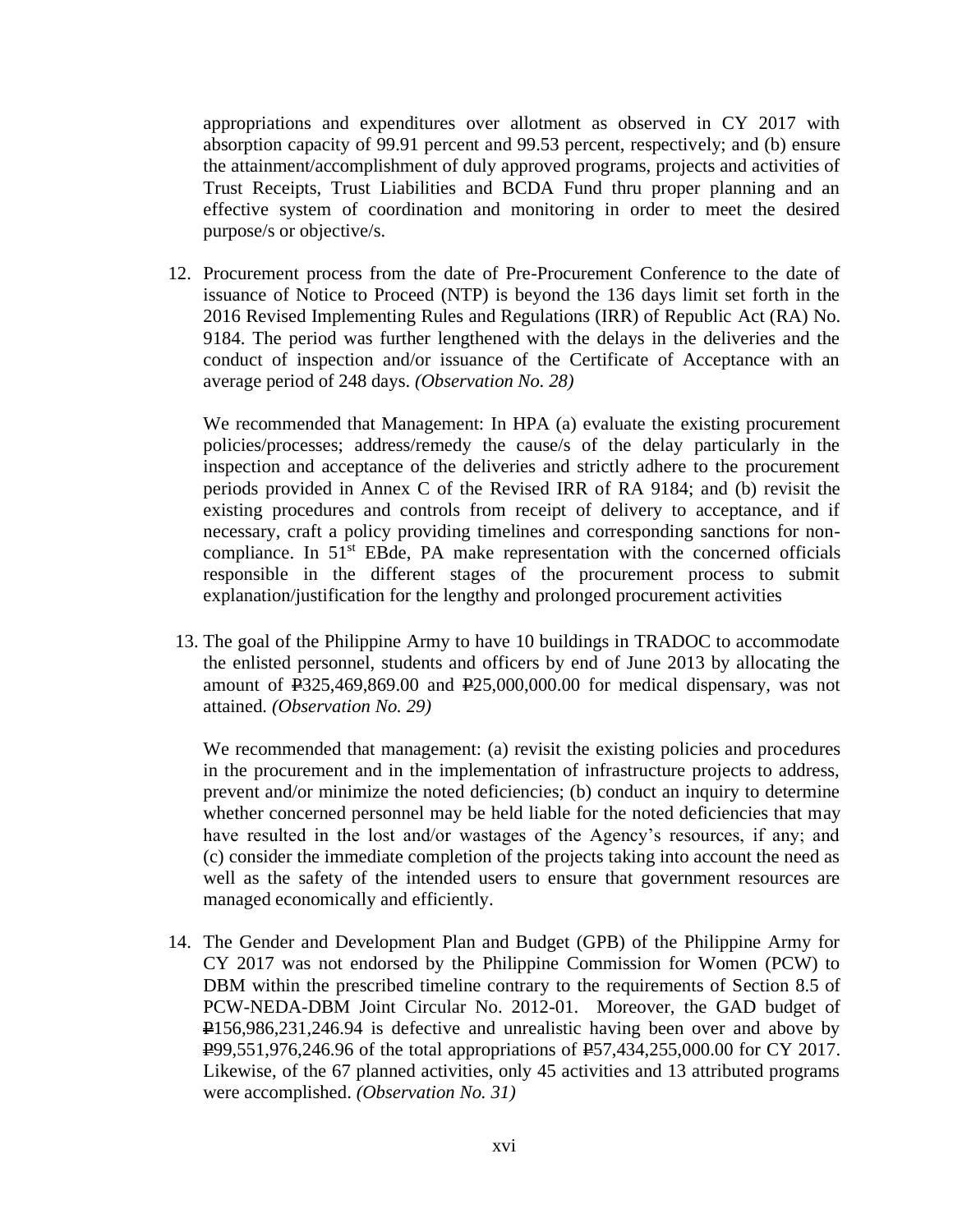We recommended that management direct OAGAD to: (a) ensure timely submission of the GAD Plan and Budget to the PCW for its endorsement to the DBM; (b) ensure compliance with the required GAD budget of at least five percent of the agency budget for the year; (c) effectively plan and prepare the GPB by ensuring that there is a close coordination with concerned stakeholders in identifying significant GAD related activities that would address gender related issues within the organization; and (d) consider in the preparation of the GPB those GAD activities found relevant and responsive to the mandate of the Agency.

15. The year-end balance of the *Due to GSIS* account at HPA and post units of **P**12,087,858.34 is misstated in view of the unadjusted remittances of GSIS-PS contributions and loan payments for the months of April to October 2017 amounting to **P**372,845.07 recorded as debit to the *Due to GSIS* account but were not actually remitted during the year. Moreover, delayed remittances of premium contributions were noted resulting in the incurrence of penalties/interests amounting to **P**171,092.98 and **P**2,667,683.40 for Civilian Employees and uniformed personnel respectively; thus the employee's Periods with Premium Payments (PPP) and loanable amount and their entitlement and availment of EC benefits will be affected. *(Observation No. 32)*

We recommended that Management require: (a) the Acting Chief Accountant of ASPA to prepare an adjusting entry to correct the noted errors in the *Due to GSIS*  and other affected accounts and henceforth exercise due care in the preparation of journal entries covering a particular transaction in order to prevent errors that affect the fair presentation of the FS; and (b) the Remittance Section of FCPA to ensure timely remittance of all contributions and loan payments to prevent the incurrence of penalties due to delayed remittances.

16. Audit suspensions and disallowances in the amount of P449,773,633.06 and P89,601,710.44, respectively, remained unsettled as at year end, contrary to Sections 7.1 and 10.4 of the 2009 Revised Rules and Regulations on the Settlement of Accounts (RRSA), as prescribed under COA Circular No. 2009-006 dated September 15, 2009. *(Observation No. 36)*

We recommended that Management strictly enforce the settlement of all audit suspensions and disallowances pursuant to Section 7.1 of RRSA.